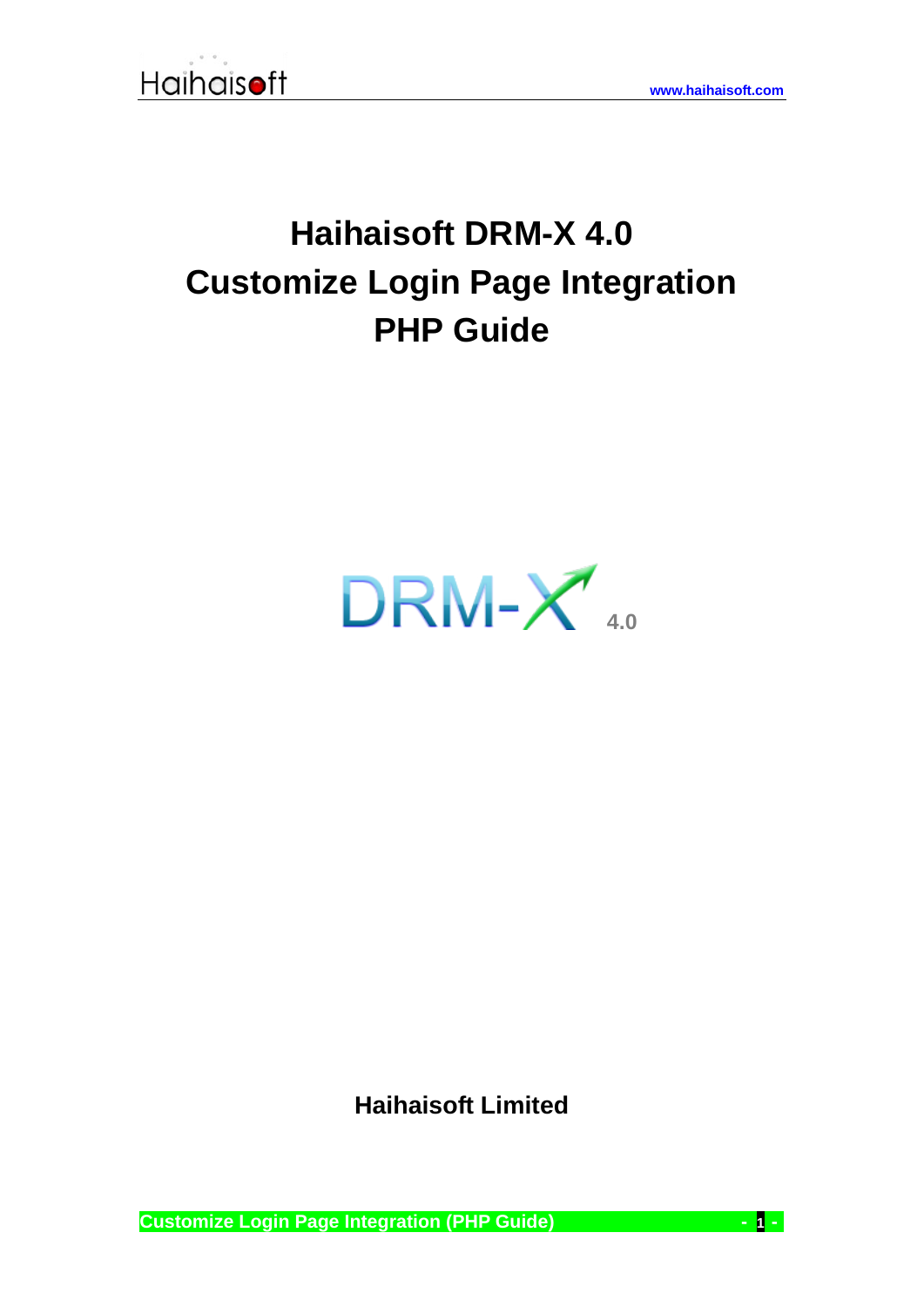## <span id="page-1-0"></span>**Table of Contents**

| WHAT NECESSARY BEFORE INTEGRATION? 3                            |
|-----------------------------------------------------------------|
|                                                                 |
|                                                                 |
|                                                                 |
| STEP1. OPEN THE INDEX.PHP ON WHICH YOUR USER LOGIN OR REGISTER7 |
|                                                                 |
| STEP3. ADD THE CODE BELOW INTO THE LICSTORE. PHP PAGE.  8       |
| STEP4. SET DRM-X WEBSITE INTEGRATION PARAMETERS10               |
|                                                                 |
|                                                                 |
| STEP7. PLAY YOUR CONTENTS PROTECTED BY DRM-X. 13                |
|                                                                 |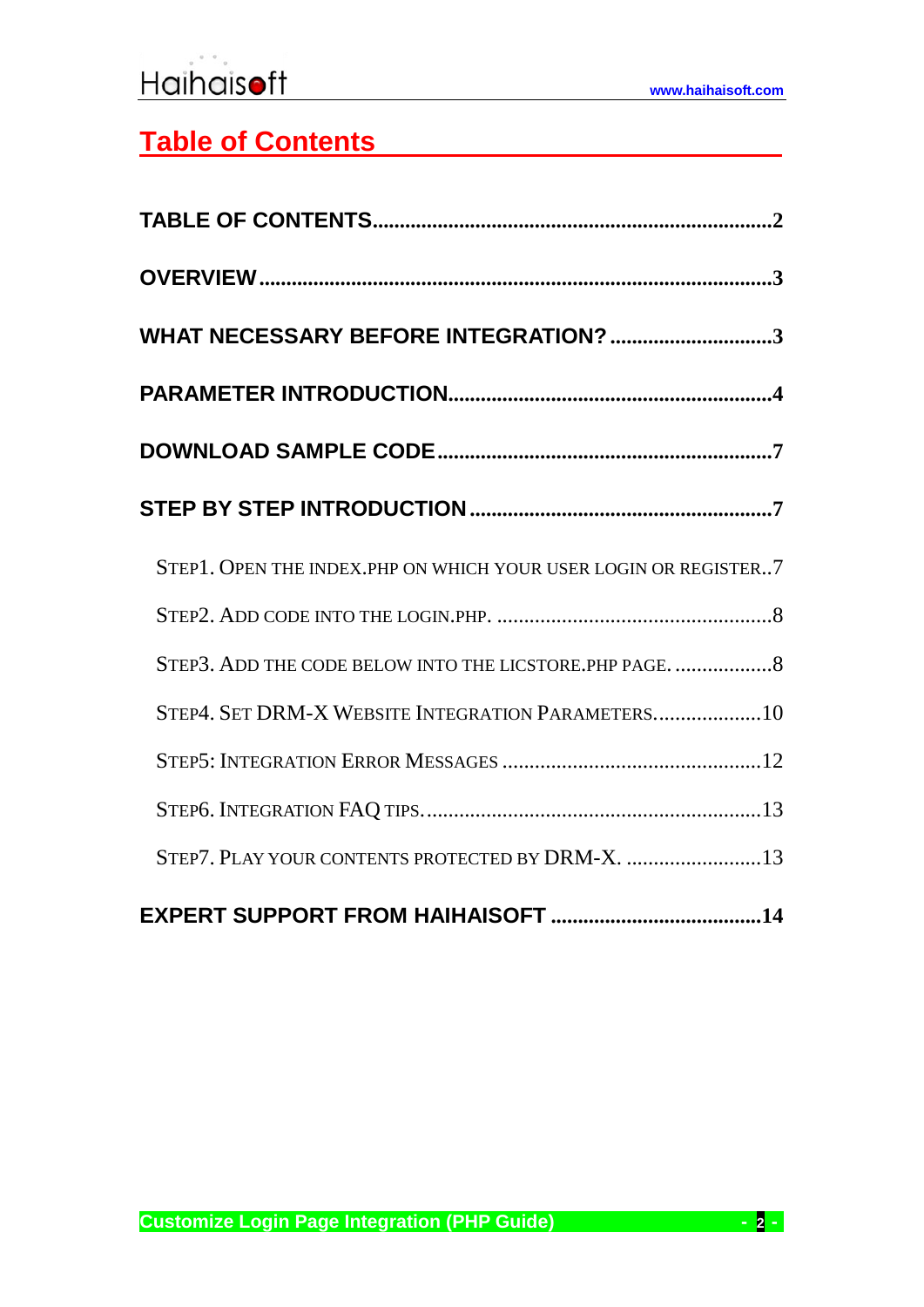## <span id="page-2-0"></span>**Overview**

After custom login page integration, your users just need to register and login on your own website. It will open your website's DRM login window when the user opens your protected content.

For the integration, you need to create a new custom login page or modify your existed login page. It requires some code work. But don't worry, very simple.

All that you need to do is to call the **getLicenseRemoteToTableWithVersion** function. You can get the details about DRM-X 4.0 XML Web Service interface by the link below: <http://4.drm-x.com/haihaisoftLicenseservice.asmx>

## <span id="page-2-1"></span>**What necessary before integration?**

### **1. DRM-X 4.0 Account**

You need to have a DRM-X 4.0 Premier, Business or Enterprise before you can integrate with your platform. DRM-X 4.0 personal account users can manage its users on [4.drm-x.com](http://4.drm-x.com/) instead.

Click the link below to see the DRM-X Account Comparison. <http://www.drm-x.com/Fees-Compare-4.0.aspx>

### **2. User database, custom login page.**

You should setup a database that can store your users' information if you want to integrate with DRM-X 4.0 platform. You also need to create user custom login page for your users to login.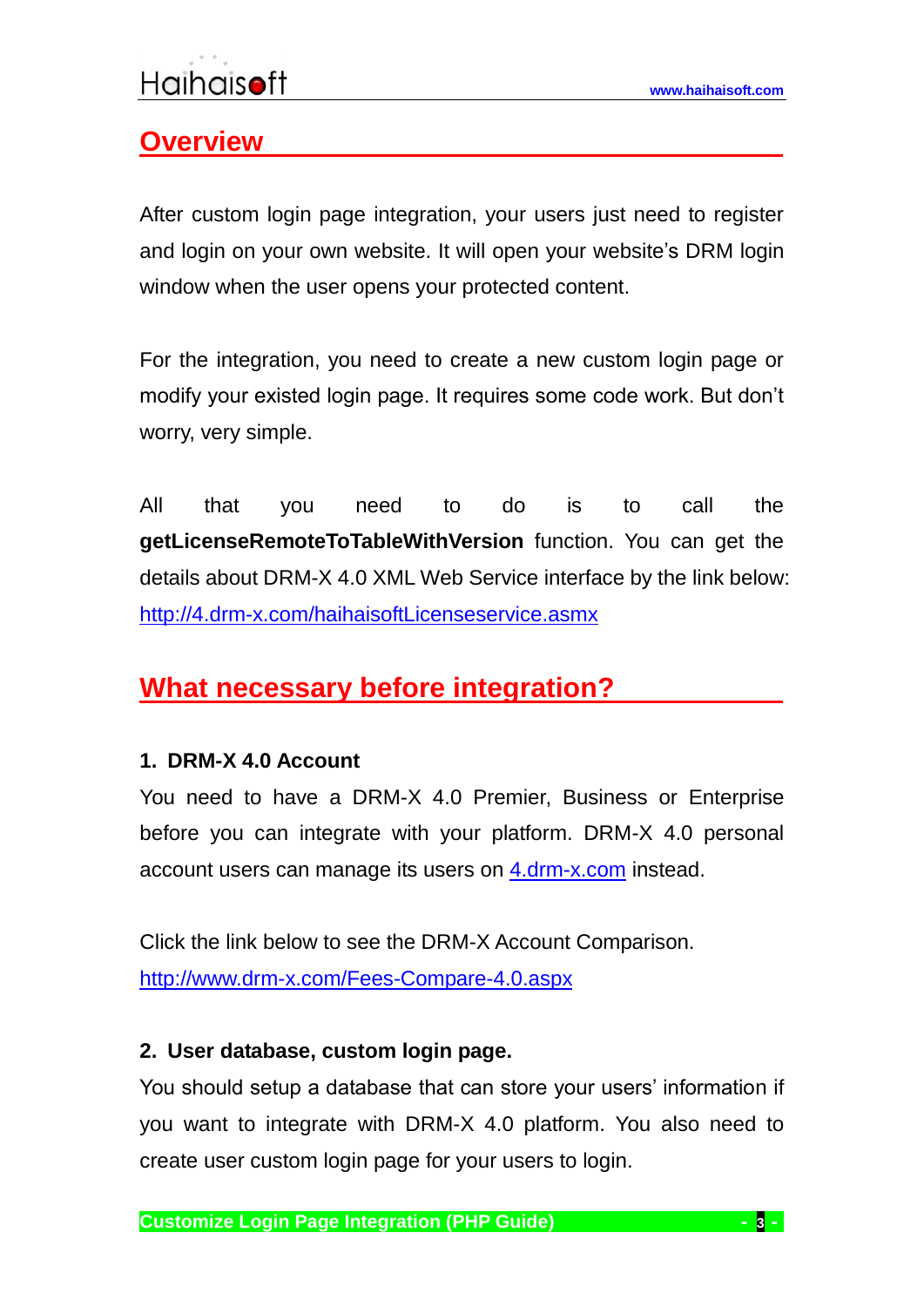## <span id="page-3-0"></span>**Parameter Introduction**

The parameter in blue color is required field. You can set the others into 'N/A' (means empty) or enter the correct value.

- ⚫ **AdminEmail:** your login Email of DRM-X 4.0 Account.
- ⚫ **WebServiceAuthStr:** the Web Service Authenticate String for DRM-X 4.0 web service. The value you set here must be the same with the one on your DRM-X 4.0 account.

Steps to setup:

- 1. Login your DRM-X 4.0 account.
- 2. Click the **Account Settings** in the left panel and choose the **Website Integration Preferences**, as shown in the screenshot below:

|    | <b>Account Home</b>     | <b>Account Settings</b>     |                                        |
|----|-------------------------|-----------------------------|----------------------------------------|
|    | <b>User Group</b>       | <b>Account Information</b>  | Preferences                            |
|    | <b>License Profile</b>  | <b>Contact Information</b>  | <b>Payment Preferences</b>             |
|    | <b>Rights</b>           | <b>Change Password</b>      | <b>Currency Preferences</b>            |
|    | <b>Users</b>            | <b>Notification</b>         | <b>Website Integration Preferences</b> |
| îĺ | <b>Reports</b>          | <b>Renew Service</b>        | <b>End User Settings</b>               |
|    | <b>Account Settings</b> | Select another package here | Manage Blacklist                       |
|    | <b>Protect File</b>     |                             | <b>Force Use Latest Xvast Browser</b>  |

3. Select **Custom login page integration** and enter the **Web Service Authenticate String**. As shown in the screenshot below: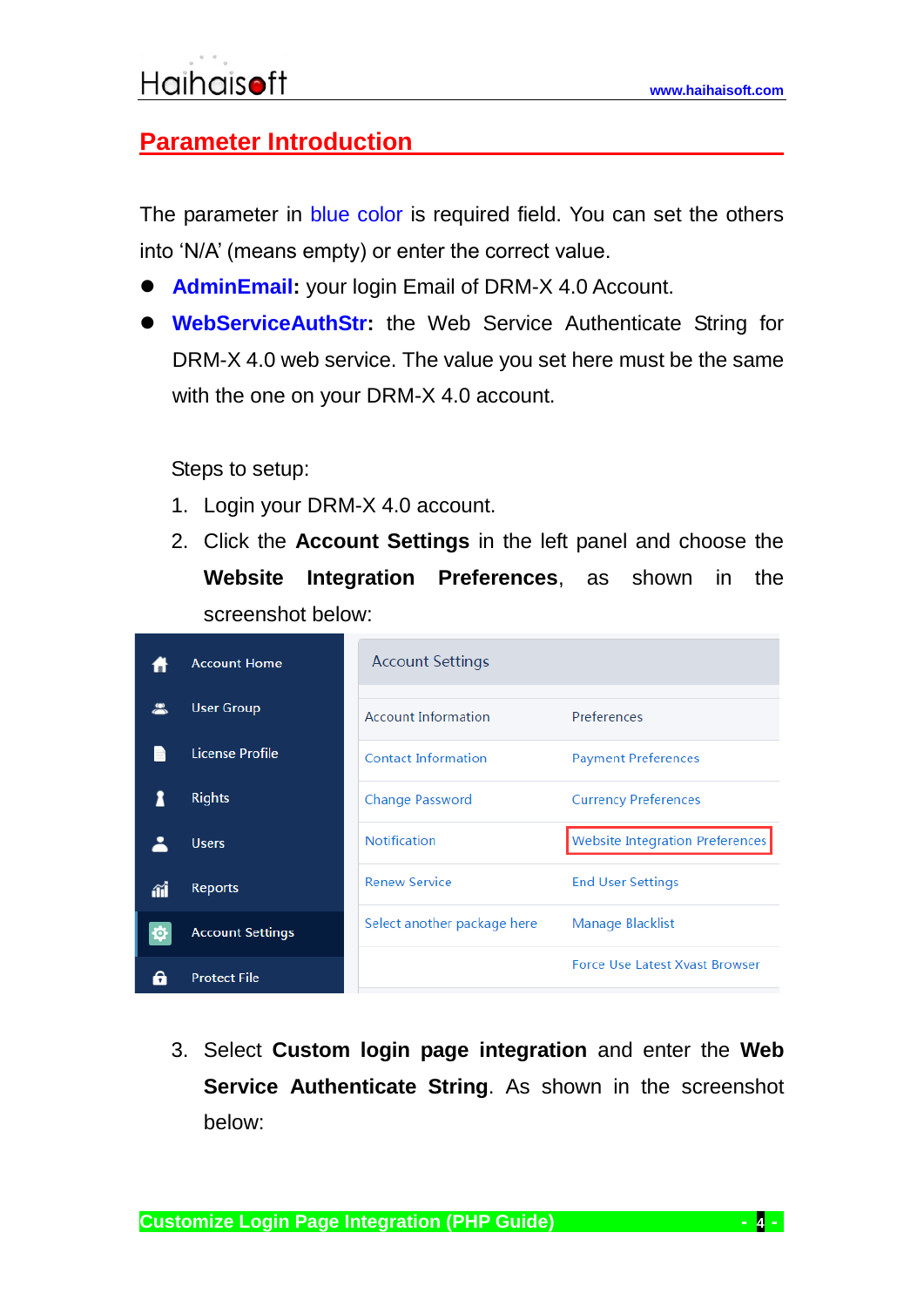| Profile - Website Integration Preferences                                                                                                                                                                                                                                                                                                                                                                                                                  |                                                                                                          |  |  |  |
|------------------------------------------------------------------------------------------------------------------------------------------------------------------------------------------------------------------------------------------------------------------------------------------------------------------------------------------------------------------------------------------------------------------------------------------------------------|----------------------------------------------------------------------------------------------------------|--|--|--|
| <b>Integration Method:</b> Integration Help                                                                                                                                                                                                                                                                                                                                                                                                                |                                                                                                          |  |  |  |
| ○Synchronize user integration                                                                                                                                                                                                                                                                                                                                                                                                                              | Custom login page integration                                                                            |  |  |  |
| Note: Synchronize user integration is synchronize your website users to DRM-X.com your user. We<br>protect the password with strong encryption. It's secure and easy. (Recommend for most users)<br>Custom login page integration is when user acquiring license, it will pop up your website DRM<br>login window to acquire license. It requires you create a new DRM login page. It requires more<br>code work. (Not Recommend, only for advanced users) |                                                                                                          |  |  |  |
| Please set a Web Service Authentication String for DRM-X web service (DRM-X need you provide this<br>string to access DRM-X web service.)                                                                                                                                                                                                                                                                                                                  |                                                                                                          |  |  |  |
| 123qwe                                                                                                                                                                                                                                                                                                                                                                                                                                                     |                                                                                                          |  |  |  |
| when acquiring license)                                                                                                                                                                                                                                                                                                                                                                                                                                    | Please enter License URL(Must begin with http:// or https://) (License URL is the url used by pop window |  |  |  |
| <b>Submit</b><br>Cancel                                                                                                                                                                                                                                                                                                                                                                                                                                    |                                                                                                          |  |  |  |

4. Click the **Submit** button below and you will get the message shown on the picture below:



**GroupID:** the ID of your Group created in your DRM-X 4.0 account. You can find GroupID value in Users Group of DRM-X 4.0 Account.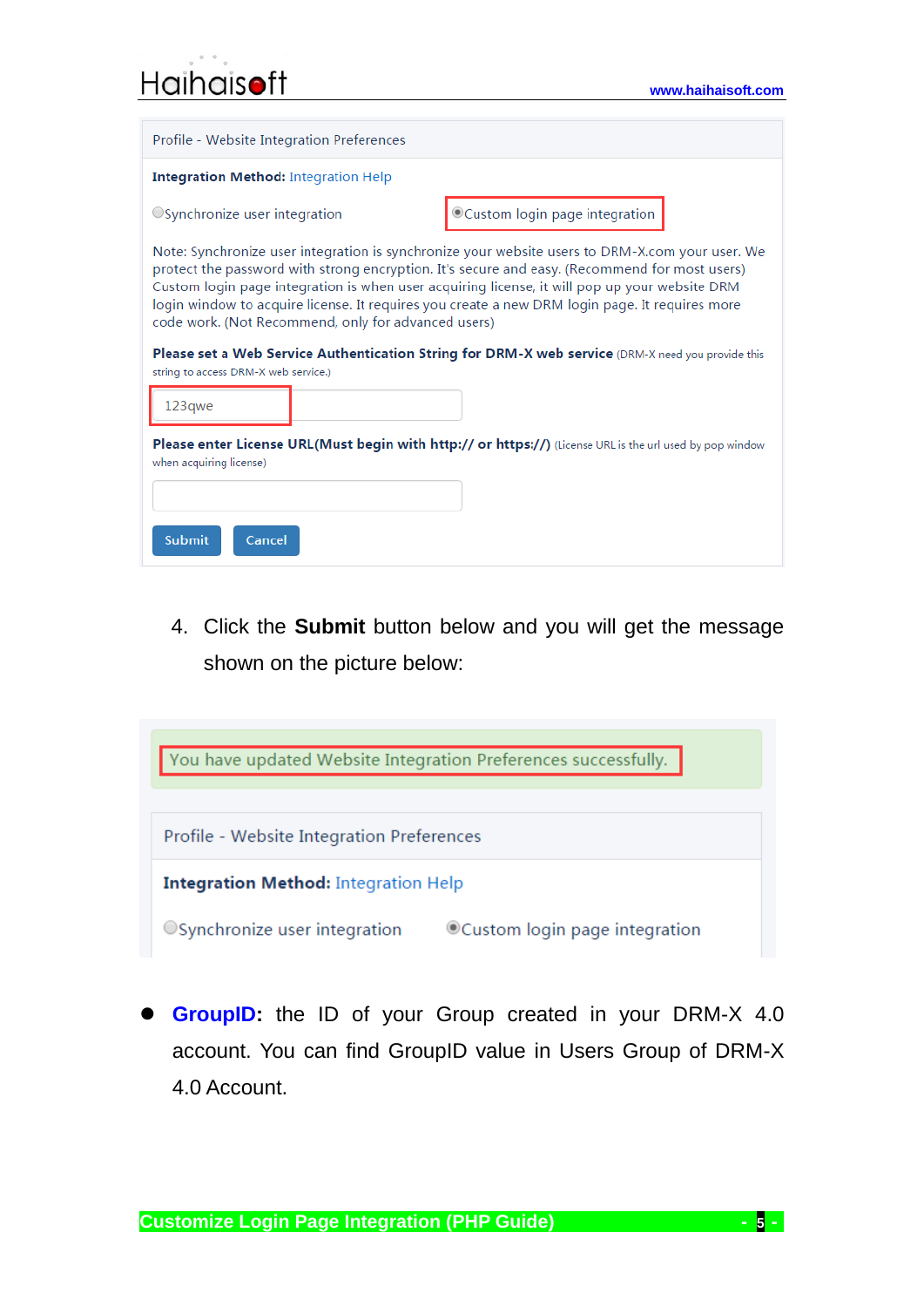

Note: in the code you just need to enter one Group ID, and the users signed up on your website will be added into group directly. You can manually change the group they belong to in your DRM-X 4.0 account if you want.

- ⚫ **UserLoginName:** the username or unique UserID in your user database.
- ⚫ **UserFullName**: the Full Name of User. This parameter is option. You can leave this UserFullName parameter to blank, or just set it value to N/A.
- **ProfileID:** the ID of the license profile you create on DRM-X 4.0. DRM-X 4.0 provides this parameter.
- ⚫ **ClientInfo:** the basic client information of your users. DRM-X 4.0 provides this parameter.
- **RightsID:** the ID of rights that you created in your DRM-X 4.0 Accounts. DRM-X 4.0 provides this parameter.
- **IP:** IP address of your user which acquire license. You must return user's correct IP address.
- ⚫ **Platform:** the operating system of end user. DRM-X will return value: Windows XP, Windows Vista, Windows 7, Windows 8, Windows 10, Mac or Android, and so on.
- ⚫ **ContentType:** the type of protected content, DRM-X 4.0 will return Audio/Video or PDF.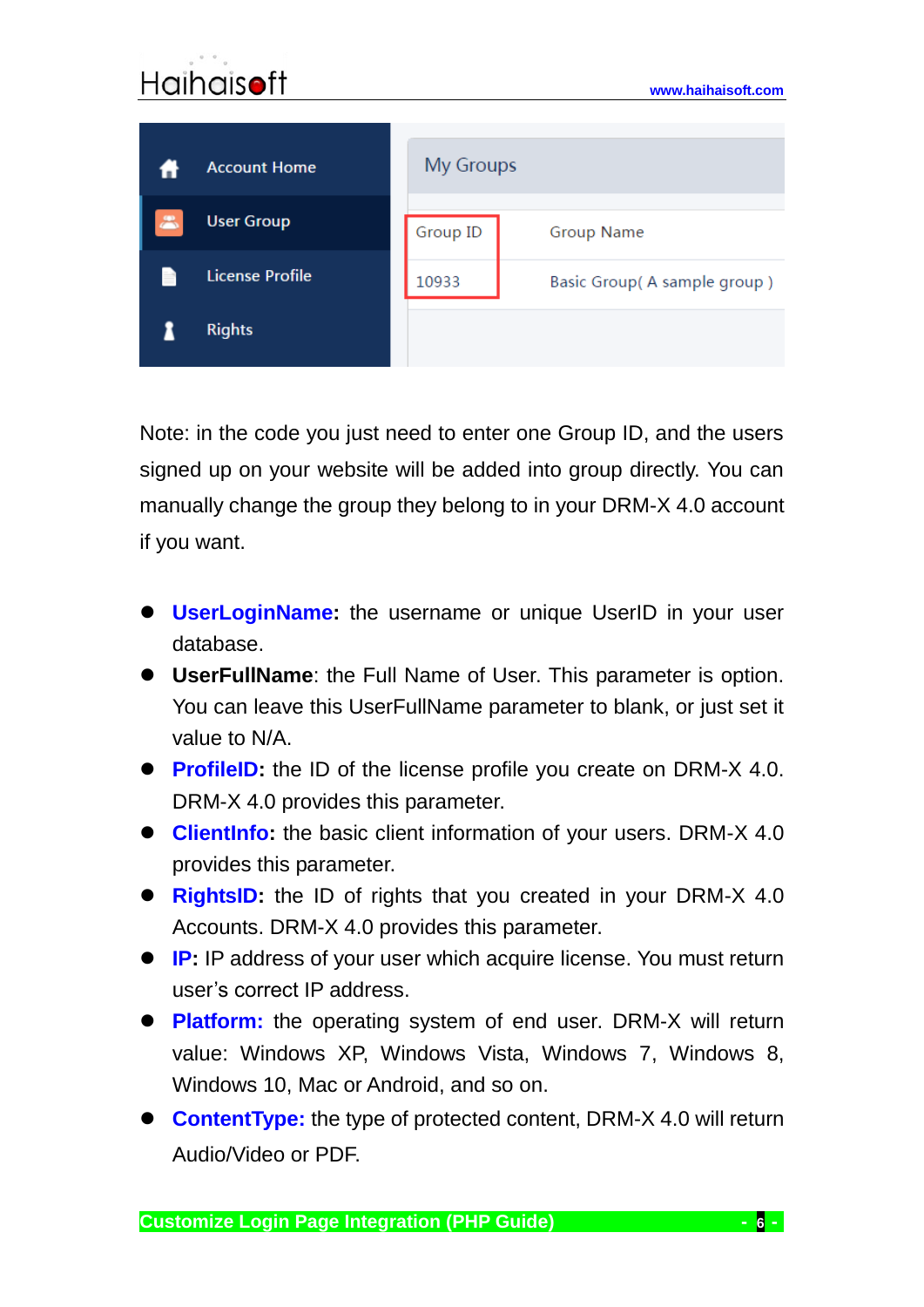

- ⚫ **Version:** Xvast browser version, DRM-X 4.0 provides this parameter.
- ⚫ **yourproductid:** the ProductID in your system, please set it in License Profile.

## <span id="page-6-0"></span>**Download Sample Code**

You can download the sample pages by clicking the link below: Standard integration code:

**[http://www.drm-x.com/download/DRM-X4.0\\_Custom\\_Login\\_Pag](http://www.drm-x.com/download/DRM-X4.0_Custom_Login_Page_Integration_PHP.zip) [e\\_Integration\\_PHP.zip](http://www.drm-x.com/download/DRM-X4.0_Custom_Login_Page_Integration_PHP.zip)**

## <span id="page-6-1"></span>**Step by Step Introduction**

## <span id="page-6-2"></span>**Step1. Open the index.php on which your user login or register.**

Set cookies to store the value of profileid, clientinfo, rightsid, yourproductid, platform, contenttype, version, return\_url. Shown the sample code below:

<?php

setcookie("ProfileID", \$\_REQUEST["profileid"], time()+3600); setcookie("ClientInfo", \$\_REQUEST["clientinfo"], time()+3600); setcookie("RightsID", \$\_REQUEST["rightsid"], time()+3600); setcookie("YourProductID", \$\_REQUEST["yourproductid"], time()+3600); setcookie("Platform", \$\_REQUEST["platform"], time()+3600); setcookie("ContentType", \$\_REQUEST["contenttype"], time()+3600);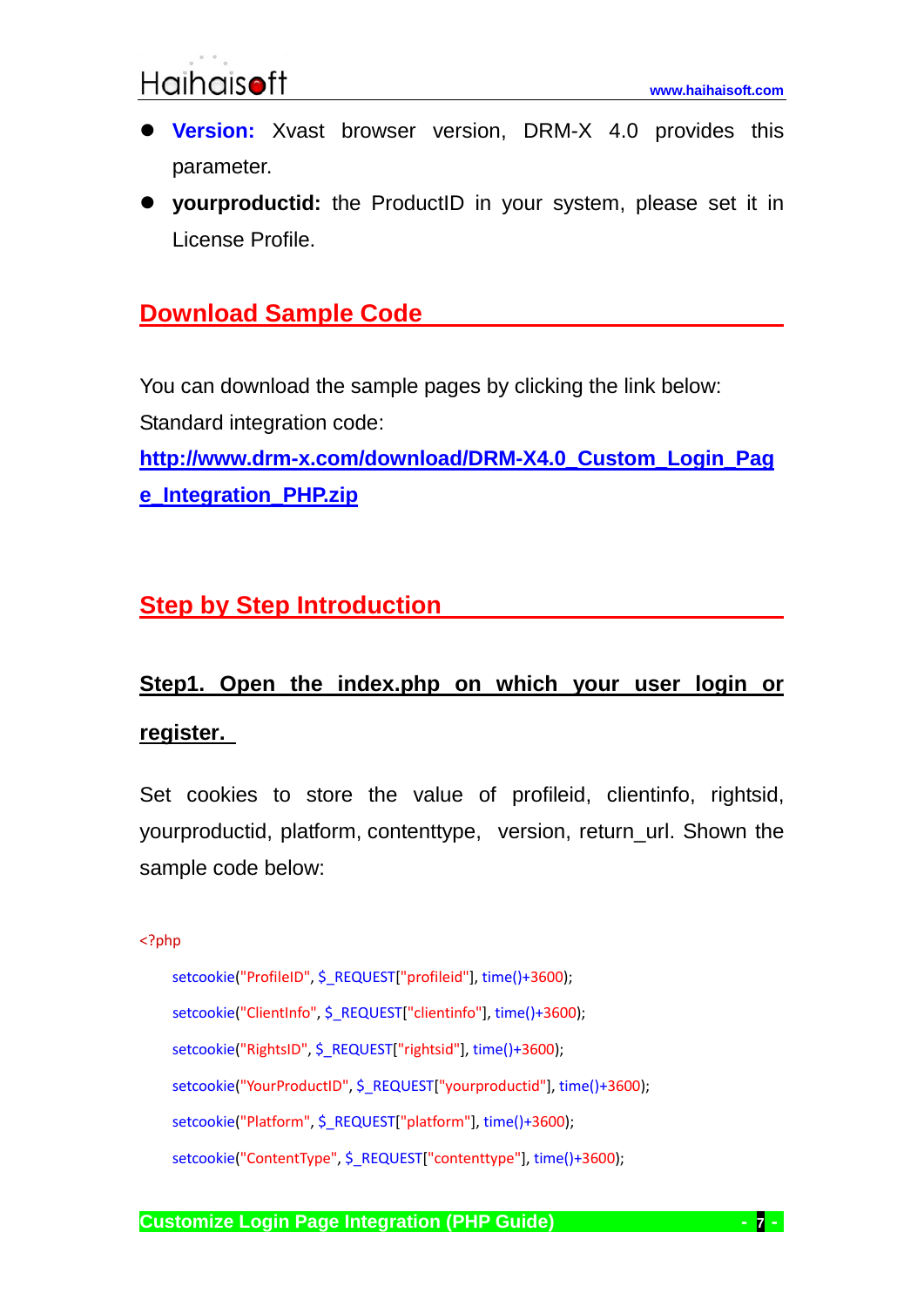setcookie("Version", \$\_REQUEST["version"], time()+3600);

#### setcookie("ReturnUrl", \$\_REQUEST["return\_url"], time()+3600);

// \$ REQUEST["return\_url"], get the path to the current encrypted file, must be written in the <title> tag in the licstore.php, when the license is obtained, Xvast will automatically open this URL.

<span id="page-7-0"></span>?>

### **Step2. Add code into the login.php.**

According to your needs, add the code to verify the user login information in this page and verify that the user has permission to open the encrypted file code. For example, after you check username & password, you may need to verify if user bought the product in your system, and then deliver license to user.

### <span id="page-7-1"></span>**Step3. Add the code below into the licstore.php page.**

Please create a new page named licstore.php to call the **[getLicenseRemoteToTableWithVersion](http://4.drm-x.com/haihaisoftLicenseservice.asmx?op=getLicenseRemoteToTableWithVersion)** function.

And then add the code below on the page:

#### <?php

include\_once 'drm\_nusoap.php'; // include nusoap file \$name = \$\_COOKIE["username"]; \$wsdl = "http://4.drm-x.com/haihaisoftlicenseservice.asmx?wsdl"; /\*Call DRM-X XML Webservice.\*/  $$param = array($ 'AdminEmail' => 'test@gmail.com', /\*Your DRM-X 4.0 account login email.\*/ 'WebServiceAuthStr' => '123456', /\*This value should be the same with the one on your DRM-X 4.0 account panel.\*/ 'ProfileID' => \$\_COOKIE["ProfileID"], 'ClientInfo' => \$\_COOKIE["ClientInfo"], 'RightsID' => '1234',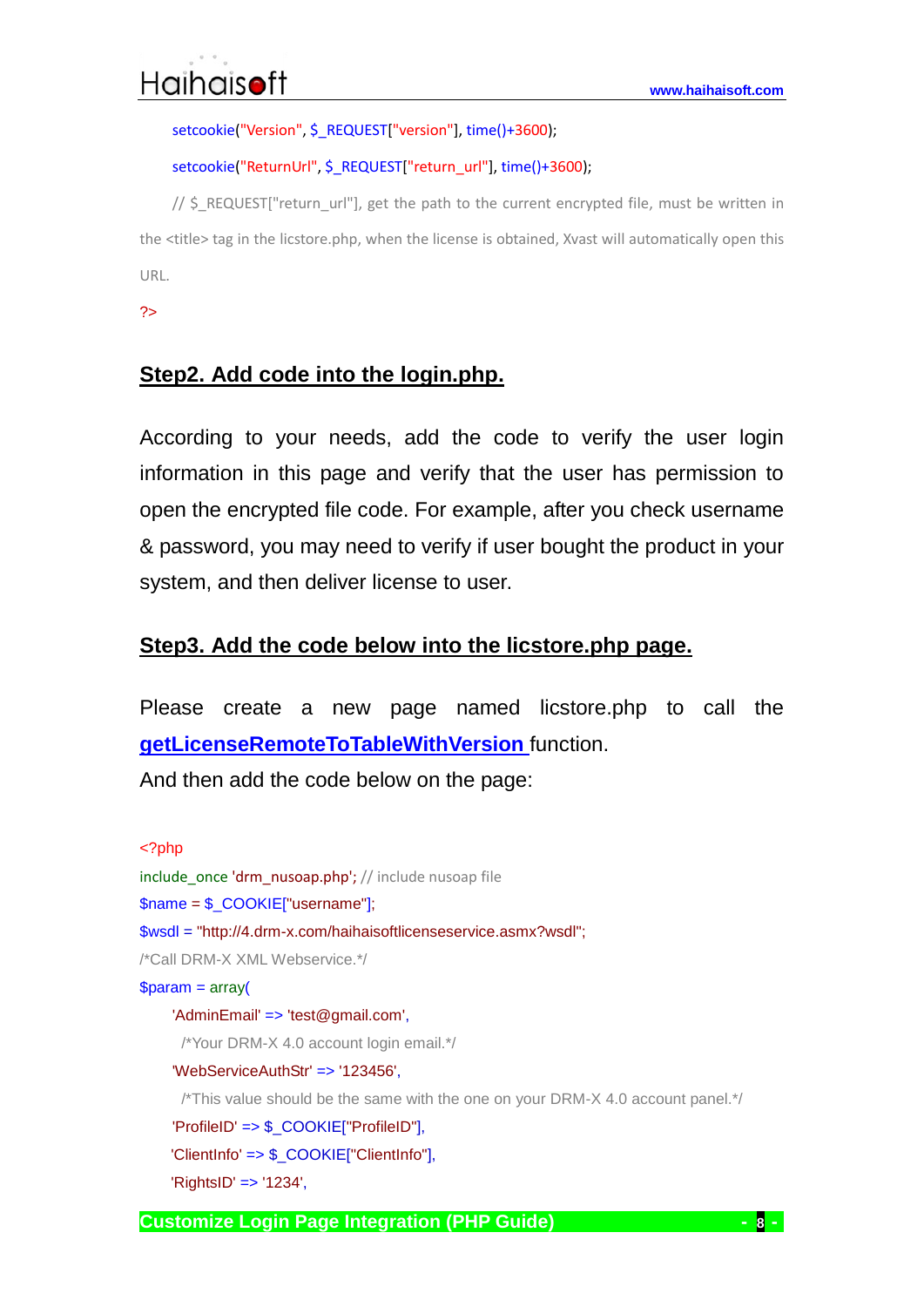#### 'UserLoginName' => \$name,

/\* The user will also be created on your DRM-X 4.0 account->Users. You can also set license combined with hardware number in DRM-X 4.0 Users, Edit Customer \*/

```
'UserFullName' => 'N/A',
```
**'GroupID' => '1234',** /\*The ID of the user group you created on DRM-X.com.\*/

```
'Message' => 'N/A',
```
'IP' => getIP(), // Must be returned to the user IP address. Please reference sample code.

```
'Platform' => $ COOKIE["Platform"],
```

```
'ContentType' => $ COOKIE["ContentType"],
```

```
'Version' => $ COOKIE["Version"], /*Xvast browser version. */
```

```
);
```
\$client = new nusoap\_client (\$wsdl, 'wsdl');

```
$client->soap_defencoding = 'UTF-8';
```

```
$client->decode_utf8 = false;
```

```
 $result = $client->call('getLicenseRemoteToTableWithVersion', array('parameters' => $param),
```
'', '', true, true);

\$license = \$result['getLicenseRemoteToTableWithVersionResult'];

// Check whether there is any error in the license. If there is any error, it will show error message.

```
if(stripos($license, '<div id="License_table_DRM-x4" style="display:none;">') === false){
```
echo "<SCRIPT language=JavaScript>location='LicError.php?error=". \$license ." &message=".

```
$message ."';</SCRIPT>";
```
#### }

echo \$result->Message;

print\_r('<html><head><meta http-equiv="content-type" content="text/html; charset=UTF-8"> <title>'.\$\_COOKIE["ReturnUrl"].'</title></head><body>' . \$license . '</body></html> ');

// The ReturnUrl must appear in the <title> tag. When the Xvast browser detects the value of title, it will return to this URL.

#### function getIP(){

 static \$realip; if (isset(\$\_SERVER)){ if (isset(\$\_SERVER["HTTP\_X\_FORWARDED\_FOR"])){ \$realip = \$\_SERVER["HTTP\_X\_FORWARDED\_FOR"];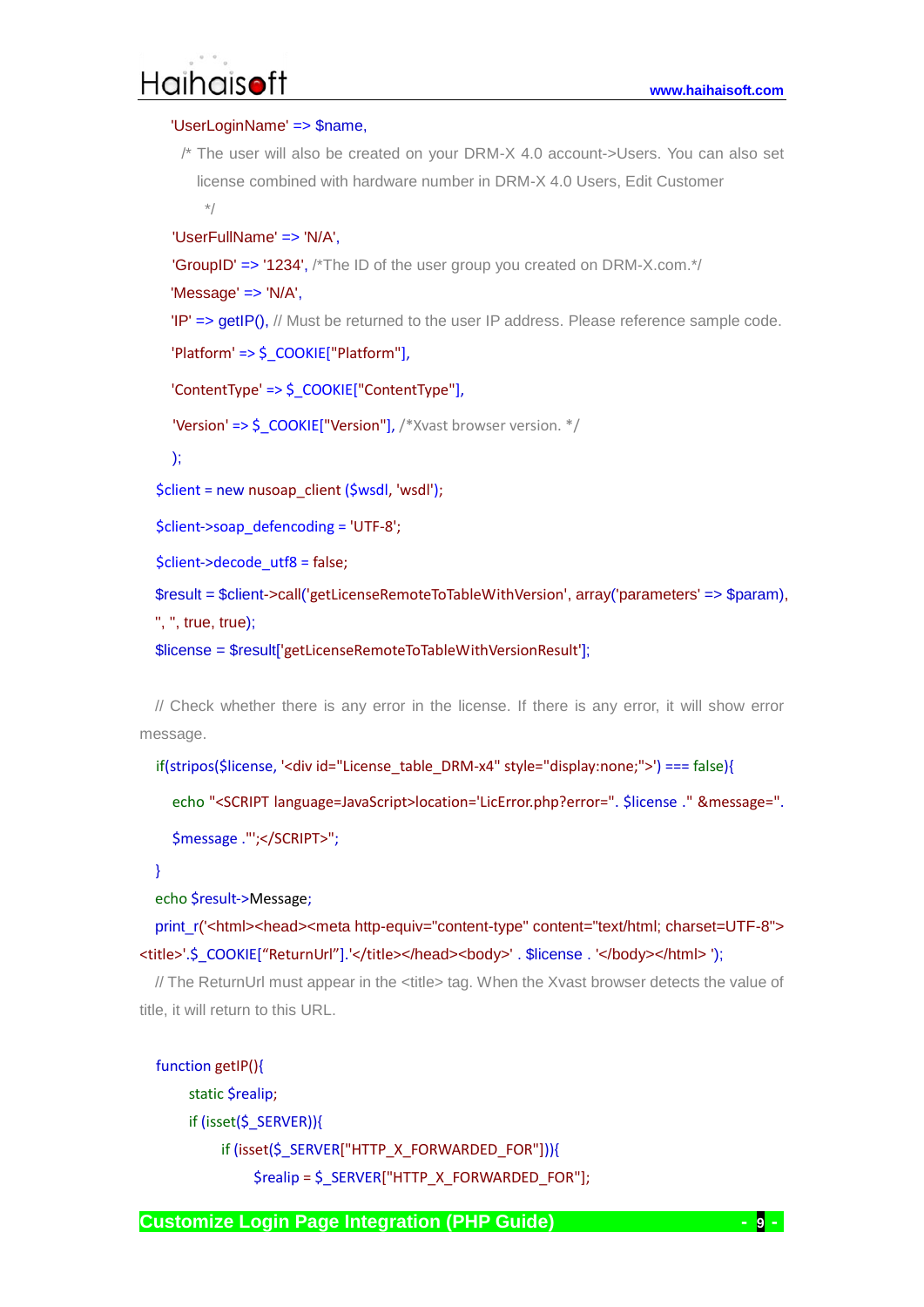```
 } else if (isset($_SERVER["HTTP_CLIENT_IP"])) {
                 $realip = $_SERVER["HTTP_CLIENT_IP"];
            } else {
                 $realip = $_SERVER["REMOTE_ADDR"];
            }
        } else {
             if (getenv("HTTP_X_FORWARDED_FOR")){
                 $realip = getenv("HTTP_X_FORWARDED_FOR");
            } else if (getenv("HTTP_CLIENT_IP")) {
                 $realip = getenv("HTTP_CLIENT_IP");
            } else {
                 $realip = getenv("REMOTE_ADDR");
            }
        }
        return $realip;
 }
?>
```
### <span id="page-9-0"></span>**Step4. Set DRM-X 4.0 Website Integration Parameters.**

So it will pop up the index.php when your users open your protected files. You can customize the page styles to your own.

Steps to setup:

- 1. Login your DRM-X 4.0 [account.](http://4.drm-x.com/)
- 2. Click the **Account Settings** in the left panel and choose the **Website Integration Preferences**, as shown in the screenshot below:

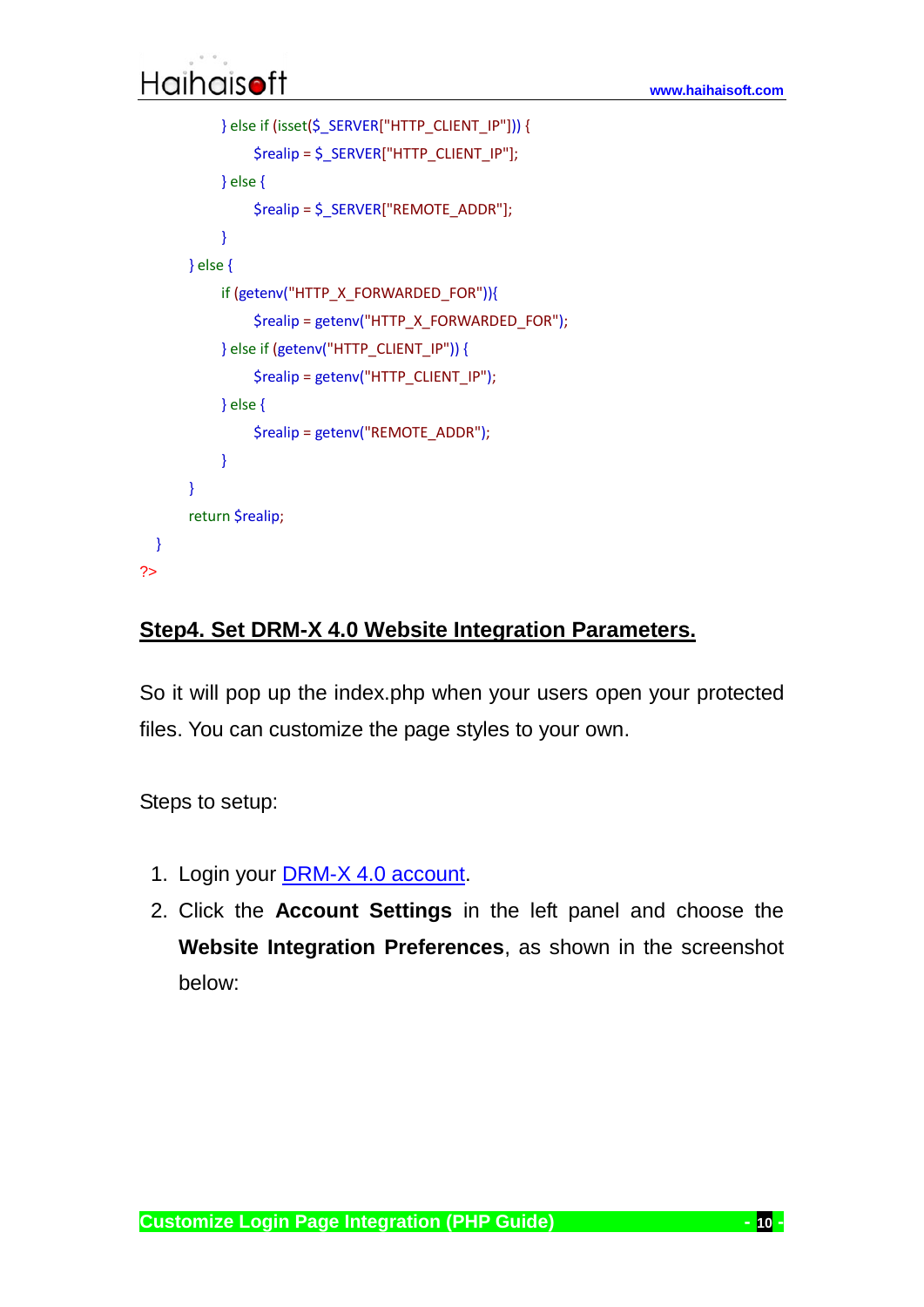|     | <b>Account Home</b>     | <b>Account Settings</b>     |                                        |
|-----|-------------------------|-----------------------------|----------------------------------------|
|     | <b>User Group</b>       | <b>Account Information</b>  | Preferences                            |
|     | <b>License Profile</b>  | <b>Contact Information</b>  | <b>Payment Preferences</b>             |
|     | <b>Rights</b>           | <b>Change Password</b>      | <b>Currency Preferences</b>            |
|     | <b>Users</b>            | <b>Notification</b>         | <b>Website Integration Preferences</b> |
| őĨ  | <b>Reports</b>          | <b>Renew Service</b>        | <b>End User Settings</b>               |
| to: | <b>Account Settings</b> | Select another package here | Manage Blacklist                       |
|     | <b>Protect File</b>     |                             | <b>Force Use Latest Xvast Browser</b>  |

3. Select **Custom login page integration** and enter the URL of your customized page. As shown in the screenshot below:

| Profile - Website Integration Preferences                                                                                                                                                                                                                                                                                                                                                                                                                     |                                |  |  |  |
|---------------------------------------------------------------------------------------------------------------------------------------------------------------------------------------------------------------------------------------------------------------------------------------------------------------------------------------------------------------------------------------------------------------------------------------------------------------|--------------------------------|--|--|--|
| <b>Integration Method: Integration Help</b>                                                                                                                                                                                                                                                                                                                                                                                                                   |                                |  |  |  |
| ○ Synchronize user integration                                                                                                                                                                                                                                                                                                                                                                                                                                | ©Custom login page integration |  |  |  |
| Note: Synchronize user integration is synchronize your website users to DRM-X.com<br>your user. We protect the password with strong encryption. It's secure and easy.<br>(Recommend for most users)<br>Custom login page integration is when user acquiring license, it will pop up your<br>website DRM login window to acquire license. It requires you create a new DRM login<br>page. It requires more code work. (Not Recommend, only for advanced users) |                                |  |  |  |
| Please set a Web Service Authentication String for DRM-X web service (DRM-X need<br>you provide this string to access DRM-X web service.)                                                                                                                                                                                                                                                                                                                     |                                |  |  |  |
| 123456                                                                                                                                                                                                                                                                                                                                                                                                                                                        |                                |  |  |  |
| Please enter License URL(Must begin with http:// or https://) (License URL is the url used<br>by pop window when acquiring license)                                                                                                                                                                                                                                                                                                                           |                                |  |  |  |
| http://192.168.1.137/integration_4/index.php                                                                                                                                                                                                                                                                                                                                                                                                                  |                                |  |  |  |
| <b>Submit</b><br>Cancel                                                                                                                                                                                                                                                                                                                                                                                                                                       |                                |  |  |  |

4. Click the **Submit** button below and you will get the message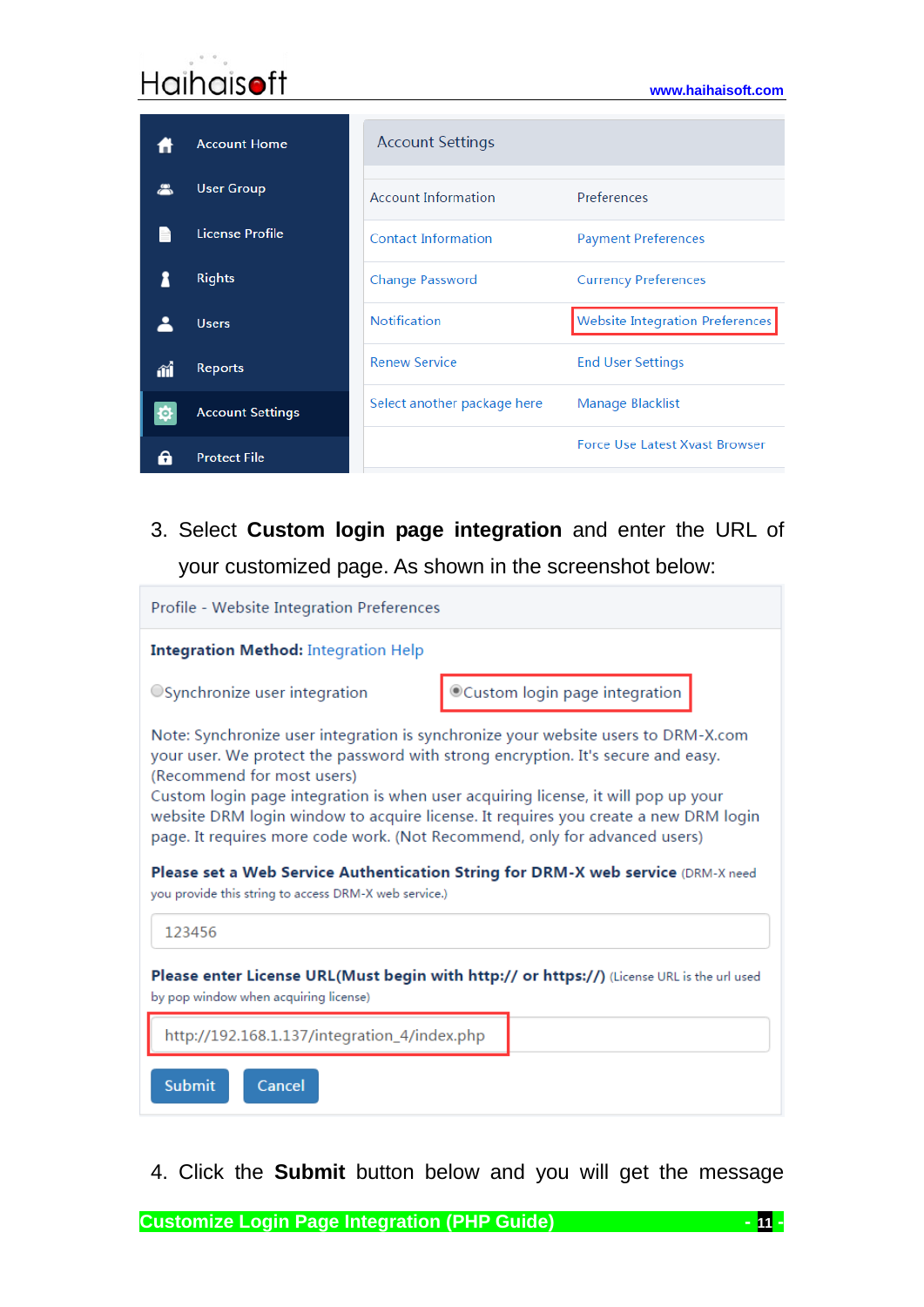

shown on the picture below:



### <span id="page-11-0"></span>**Step5: Integration Error Messages**

When you integrate DRM-X 4.0 with your website, it may return some error messages. You should write code check the returned error messages and displays the error messages properly to end users. It will help you and your users identify the error easily. For example: Exceed Bind Number, License Profile doesn't exists, User Group doesn't exists, License Rights doesn't exists and Rights Expired.

- 1. Content Provider has insufficient funds in DRM-X 4.0 platform. Message = "Your remain fund is not enough to pay monthly fee. Please add fund to your DRM-X account. For more information, please visit: http://www.drm-x.com" License Return "ERROR:ADMIN\_NO\_MONEY"
- 2. The Rights have expired, the expiration date is less than the current date. Message = "ERROR:RIGHTS EXPIRED" License Return "No License"
- 3. Exceeded hardware combined number Message = "Sorry, you can only acquire license in "  $&$  AllowBindNum  $&$  " computers. Please contact your content owner for details." License Return "ERROR:EXCEED\_BIND"

4. Common Returned Message Message = "Webmaster doesn't have the User Group or you don't have permission to access this User Group. Please contact your webmaster for details." Content provider doesn't have this user group, or you don't have permission to access to this User Group.

Message = "Webmaster doesn't have this Rights or you don't have permission to acquire this rights. Please contact your webmaster for details."

**Customize Login Page Integration (PHP Guide) - 12 -**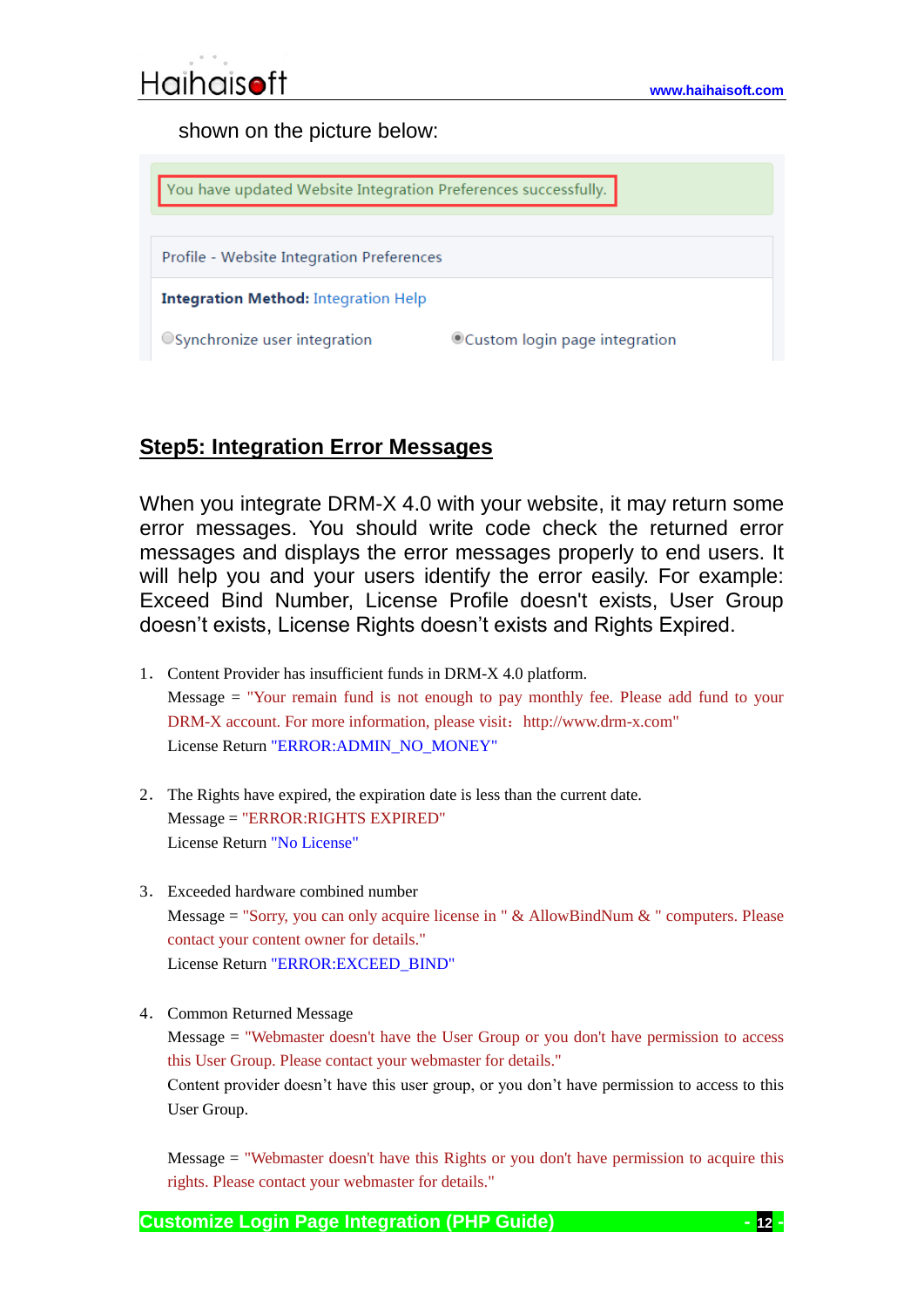Content owner doesn't have this License Rights, or you don't have permission to acquire this Rights.

Message = "Webmaster hasn't encrypt this file or you don't have permission to acquire license. Please contact your webmaster for details."

Content owner hasn't encrypted this file (The License Profile does not exist ), or you don't have permission to acquire this License Profile.

5. Website Integration Preferences error. License Return "Your XML web service login info is not correct. Please check your AdminEmail and WebServiceAuthStr settings.".

### <span id="page-12-0"></span>**Step6. Integration FAQ tips.**

- 1. Please don't upgrade PHP in your web server before you test it locally. You have to ensure that your website and integration code works in the latest PHP environment. After you test it, then upgrade the same PHP version in your web server.
- 2. By default we use nusoap\_client class of the drm\_nusoap.php to invoke xml web service. You can also Using SoapClient of the PHP. Please reference [sample code.](http://www.drm-x.com/download/DRM-X4.0_Custom_Login_Page_Integration_PHP.zip)

### <span id="page-12-1"></span>**Step7. Open your contents protected by DRM-X 4.0.**

Congratulations! The integration has been done. When the users open your encrypted content, it will open the custom login page.